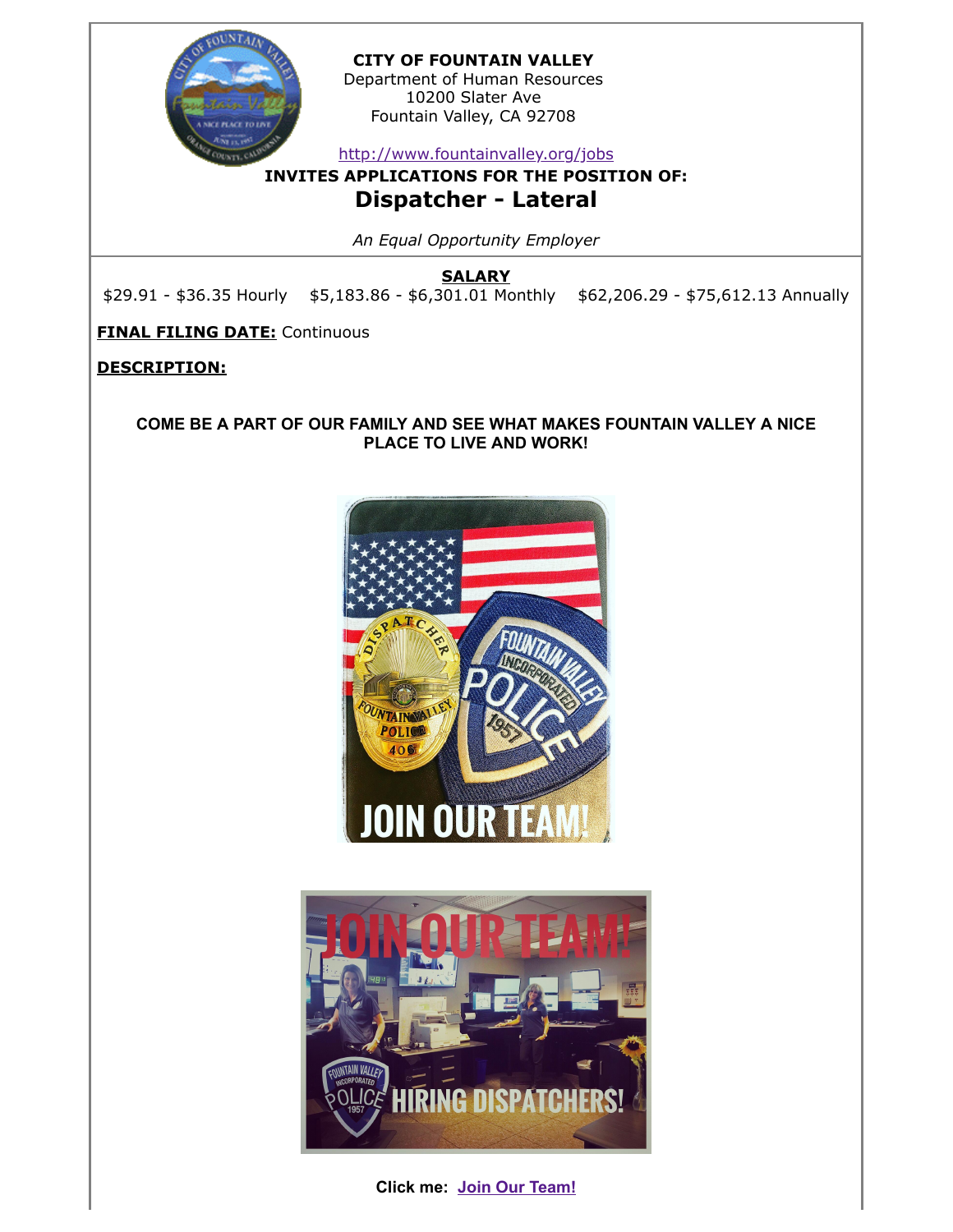#### **or Scan me below:**



### **THE CITY OF FOUNTAIN VALLEY**

Fountain Valley employees are diverse, highly energetic and motivated individuals with customer service savvy to provide exceptional customer service to the residents. Employees are generalists and perform work in many of the multifaceted areas of each department or division. The City is committed to providing on-going training and employee development to grow and prepare employees for the future.

### **FOUNTAIN VALLEY POLICE DEPARTMENT**

Members of the Fountain Valley Police Department's mission is to demonstrate the courage to protect life and property, the duty to provide the highest quality of service in a fair, impartial and ethical manner and the commitment to take a leadership role in providing public safety and quality of life in a manner that will preserve the public trust.

The Police Department is comprised of dedicated professionals including the Chief of Police, 2 Captains, 3 Lieutenants, 1 Support Services Manager, 10 Sergeants, 9 Corporals, 39 Police Officers, 8 full-time Dispatchers and 3 part-time Dispatchers, Crime Analyst, Identification Technician, Records Clerks, Dispatchers, Community Services Officers and administrative staff. Special assignments include Detectives, School Resource, Field Training, Traffic including motorcycle assignments, Regional Narcotics Program, S.W.A.T. (Special Weapons and Tactics – part of West County), and Canine.

# **JOB OVERVIEW**

### **CLASS DEFINITION**

To perform skilled work in receiving and transmitting police radio and telephone calls, dispatch appropriate personnel and equipment, maintain detailed records of activities in response to each request, and other duties as assigned

### **DISTINGUISHING CHARACTERISTICS**

This classification requires successful completion of the Public Safety Dispatchers Basic Course. Although work is performed within established policies and procedures, it requires the exercise of sound judgment in emergency situations.

### **SUPERVISION RECEIVED AND EXERCISED**

The incumbent works under the general supervision of the Lead Dispatcher or Watch Commander.

### **JOB DUTIES**

- Receive and process emergency calls for police and fire protection services or information; promptly and efficiently dispatch personnel and equipment to accident, rescue, and emergency scenes
- Analyze requests for police service; determine priority ranking of each request and the kind and level of service to be dispatched in initial response; and determine available units to dispatch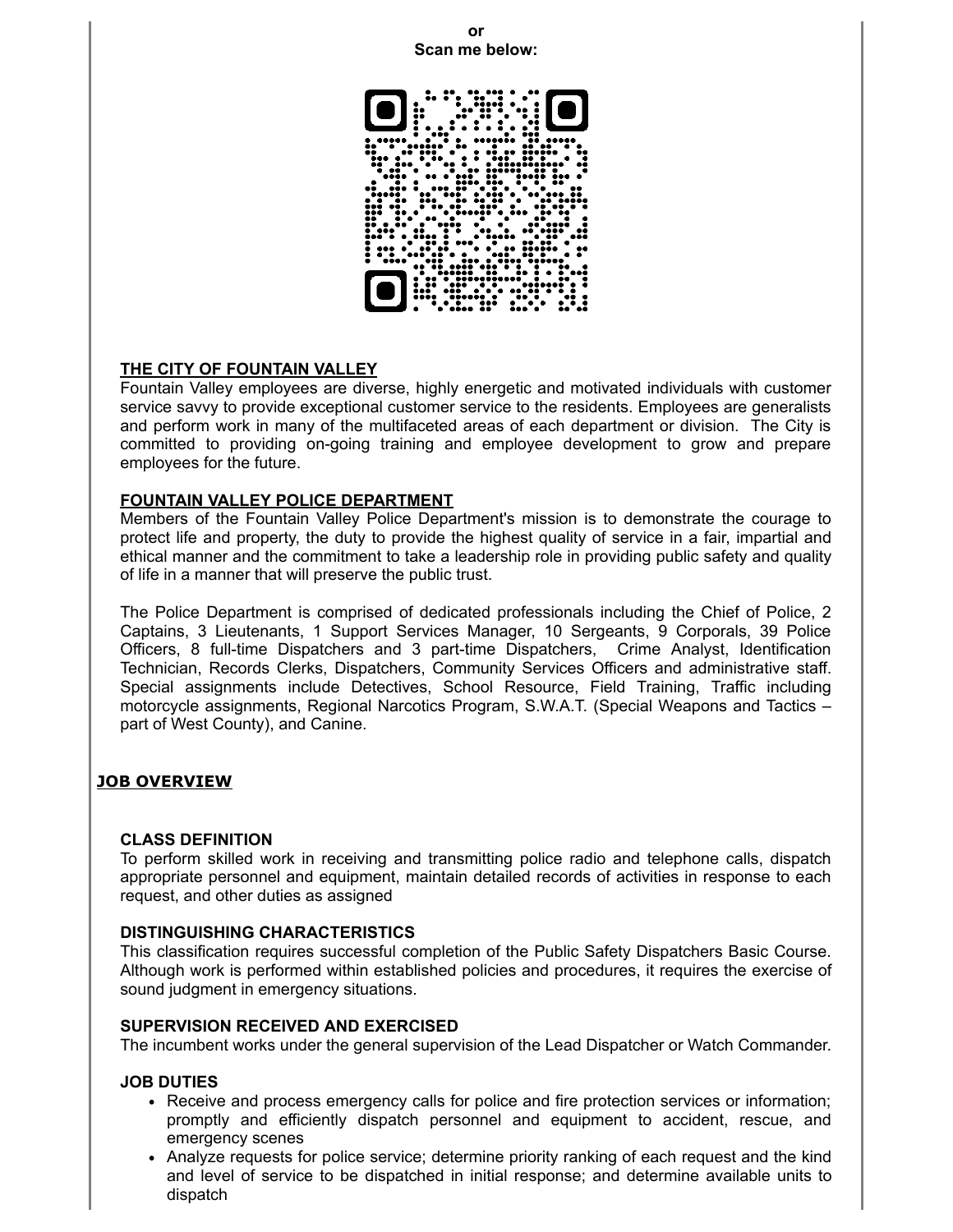- Listen to each radio transmission from police personnel in the field; acknowledge and comply with request for action or information
- Maintain awareness of position of each police unit and activities in which personnel are engaged; check periodically with personnel to verify position and activity; supply back-up personnel; and take other appropriate steps to provide for the safety of field personnel
- Maintain detailed records of each service request, each action taken, and the time each action was taken
- Operate dispatch equipment and computer equipment
- Input and retrieve a variety of public safety information using a computer; enter, update, and retrieve information regarding wanted persons, stolen property, vehicle registration, stolen vehicles, and other information
- Notify ambulance personnel, alarm company, traffic and signal maintenance, and other related personnel concerning emergencies
- Maintain knowledge of the geography, street locations, and landmarks in the City and a general knowledge of the geography and landmarks of surrounding cities

# **OTHER JOB-RELATED DUTIES**

- Assist in training new personnel in the operations of the Dispatch Center
- Perform a variety of record keeping, filing, and other general clerical duties
- Perform other duties as assigned

# **QUALIFICATION GUIDELINES**

### **EDUCATION:**

- Graduation from high school or equivalent
- Successful completion of the Public Safety Dispatchers Basic Course or successful completion of the P.O.S.T. Basic Dispatcher Training Equivalency Examination is required.

### **EXPERIENCE:**

• Successful completion of probation as a Dispatcher in a municipal setting.

### **KNOWLEDGE OF:**

- The proper operation of telephone, voice radio, and burglar alarm reception equipment
- The proper operation of computer, speed dialer, dictaphone/tape recorder, and teletype machines
- The geography of the City and location of streets and important buildings
- State mandated data bases including driver's license, vehicle registration, warrants, and restraining orders
- Correct English usage, spelling, punctuation, and grammar

### **REQUISITE ABILITIES:**

- Analyze situations and adopt quick, effective courses of action in emergency situations, in accordance with established rules and regulations
- Speak clearly, in a well-modulated voice, and use proper diction
- Effectively communicate with and elicit information from upset and irate citizens
- Follow oral and written instructions and carry out assignments with minimal supervision
- Type at a speed necessary for successful job performance
- Establish and maintain effective working relationships with other employees, City officials, and the public
- Maintain the security of criminal offender and other confidential information
- Prepare and maintain a variety of records and reports

### **SPECIAL REQUIREMENTS:**

- Ability to work evenings, holidays, weekends, irregular hours, and variable shifts
- Ability to work closely with others and in confined spaces, around electrical energy
- Normal vision and hearing acuity

### **PHYSICAL TASKS AND ENVIRONMENTAL CONDITIONS:**

Work is primarily performed in an office environment requiring prolonged sitting; walking, kneeling, crouching, squatting, stooping, bending, leaning, and twisting; operate a computer terminal,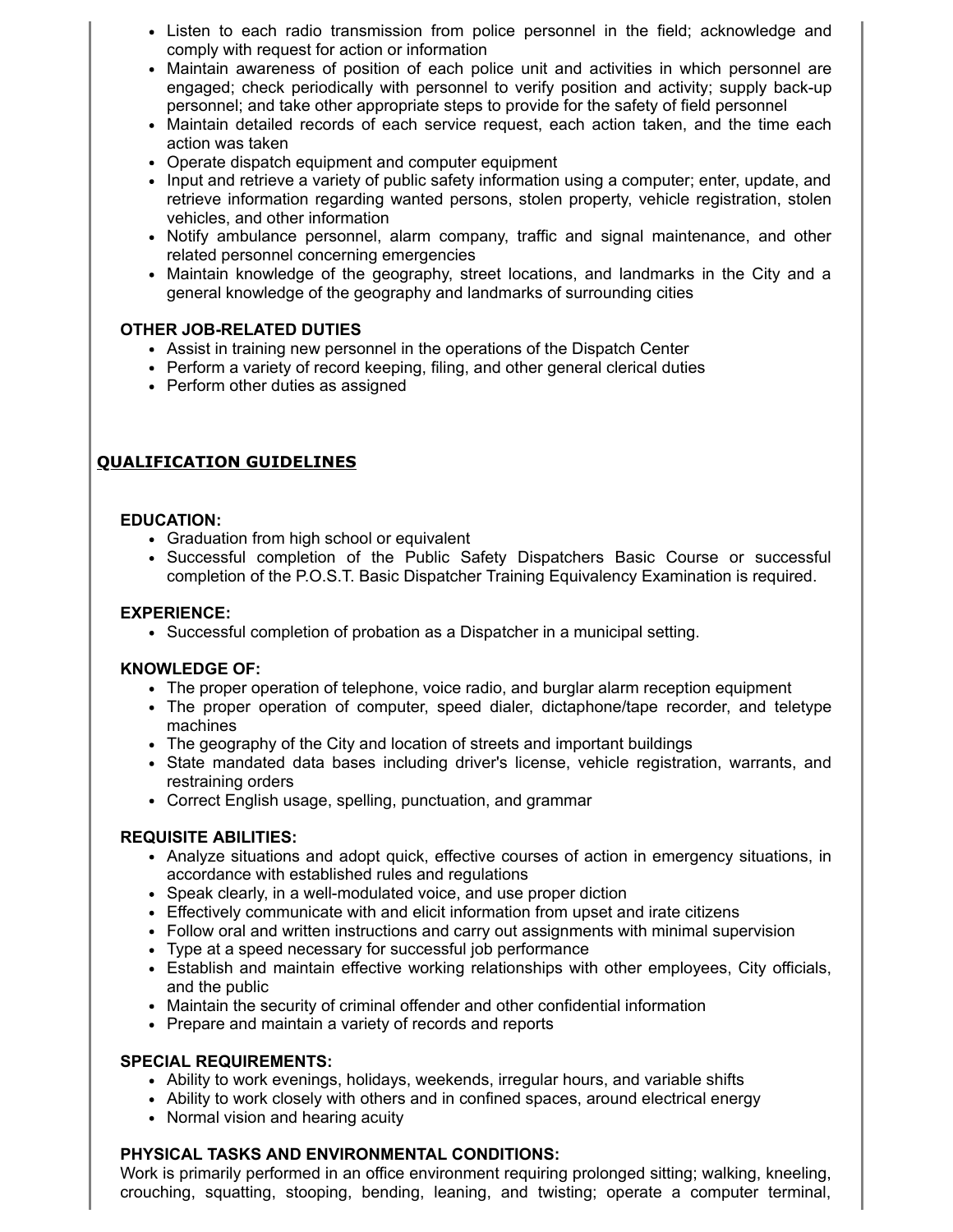telephone and dispatch equipment; exposure to computer glare, vibrations, and pitch; ability to lift, carry, and move objects totaling approximately 15 pounds in weight; and have mobility, vision, hearing, and dexterity levels appropriate to the duties to be performed.

### **NOTE:**

The above statements are intended to describe the general nature and level of work performed by persons assigned to this job. They are not intended to be a comprehensive list of all duties, responsibilities, and skills required.

### **FAIR LABOR STANDARDS ACT DESIGNATION:**

Non-Exempt

## **RECRUITMENT INFORMATION**

**In order to qualify as a Lateral Dispatcher, you must have successfully completed probation as a Dispatcher in a municipal setting.**

**Please apply immediately as this recruitment may close at any time upon receiving enough qualified applicants.**

### **This recruitment will be used to fill current vacancies and an eligibility list will be established to fill future vacancies.**

The selection process may include but is not limited to: application review and evaluation, written examination, practical skills test and oral interview. All employment offers made by the City are contingent upon establishing proof of a prospective candidate's legal authorization to work in the United States and successfully completing all components of the pre-employment process which may include but is not limited to: reference check, background investigation, credit check, California Department of Justice (DOJ) and Federal Bureau of Investigations (FBI) criminal history check (Live Scan fingerprinting), polygraph, post-offer psychological, post-offer drug test and postoffer medical examination. The specific selection process will vary based upon the position. Candidates must fill out the application and supplemental questions completely. Incomplete applications including references to see the resume for qualifications are incomplete and will be disqualified. Candidates are encouraged to provide accurate answers as the City will verify the qualifications for each candidate.

The City of Fountain Valley is an Equal Opportunity Employer. In compliance with the Americans with Disabilities Act, the City will provide reasonable accommodations to qualified individuals with disabilities and encourages both prospective and current employees to discuss potential accommodations with the employer. Candidates with a disability who may need accommodation during the selection process must notify the Human Resources Department at least 72 hours in advance of the test date.

Note: The provisions of this job bulletin do not constitute an expressed or implied contract. Any provisions contained within may be modified or revoked without notice.

APPLICATIONS MAY BE OBTAINED AND FILED ONLINE AT: <http://www.fountainvalley.org/jobs> OR

EXAM #2022-62 DISPATCHER - LATERAL JH

### **Dispatcher - Lateral Supplemental Questionnaire**

- \* 1. Please indicate your highest level of education.
	- **High School Diploma / GED** Associate's Degree
	- $\Box$  Bachelor's Degree

10200 Slater Ave Fountain Valley, CA 92708